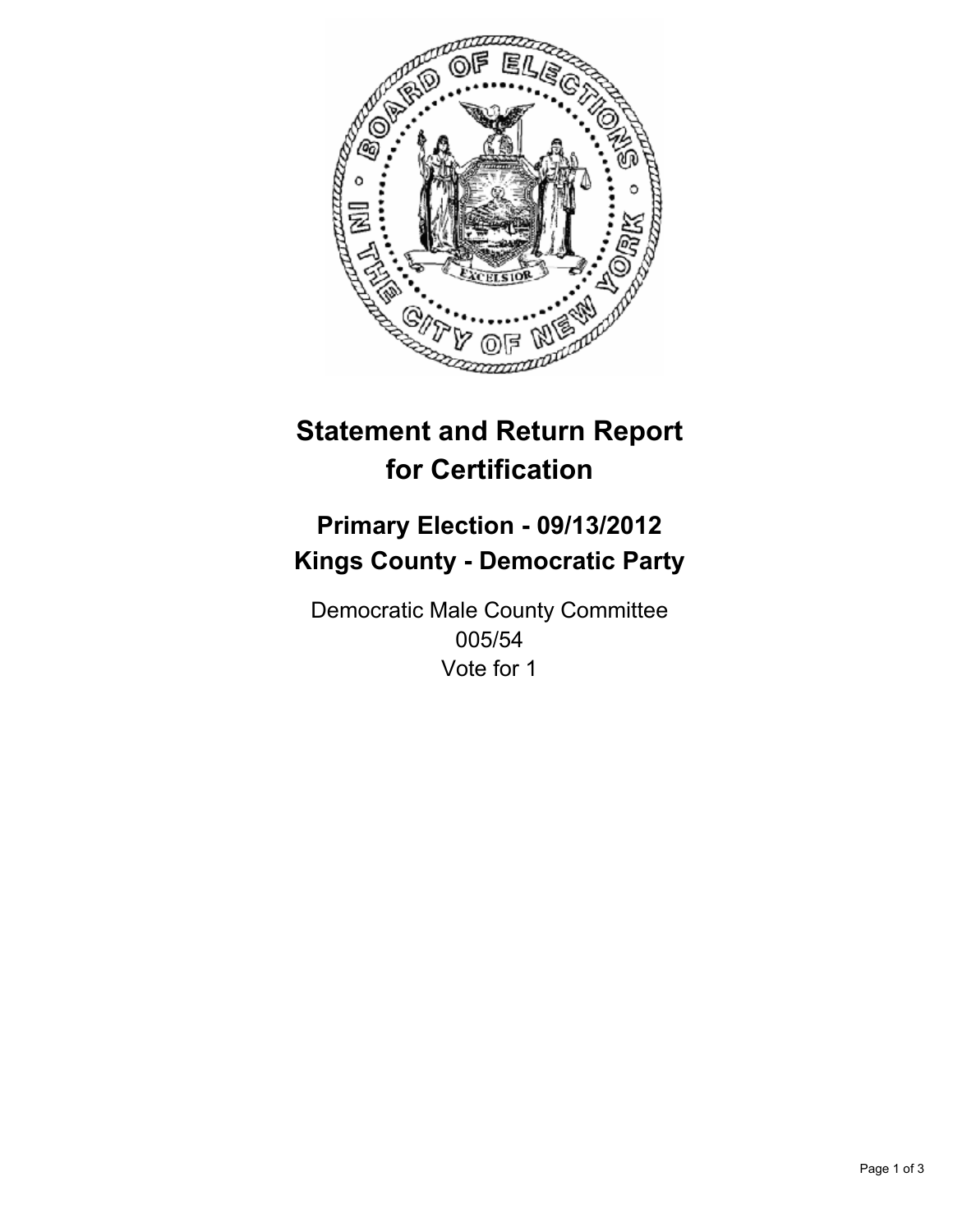

### **Assembly District 54**

| PUBLIC COUNTER                                           | 13 |
|----------------------------------------------------------|----|
| <b>EMERGENCY</b>                                         | 0  |
| ABSENTEE/MILITARY                                        | 0  |
| <b>FEDERAL</b>                                           | 0  |
| SPECIAL PRESIDENTIAL                                     | 0  |
| <b>AFFIDAVIT</b>                                         | 0  |
| <b>Total Ballots</b>                                     | 13 |
| Less - Inapplicable Federal/Special Presidential Ballots | 0  |
| <b>Total Applicable Ballots</b>                          | 13 |
| <b>HENRY COLON</b>                                       | 6  |
| <b>JOSE ALMODOVER</b>                                    | 3  |
| <b>Total Votes</b>                                       | 9  |
| Unrecorded                                               | 4  |